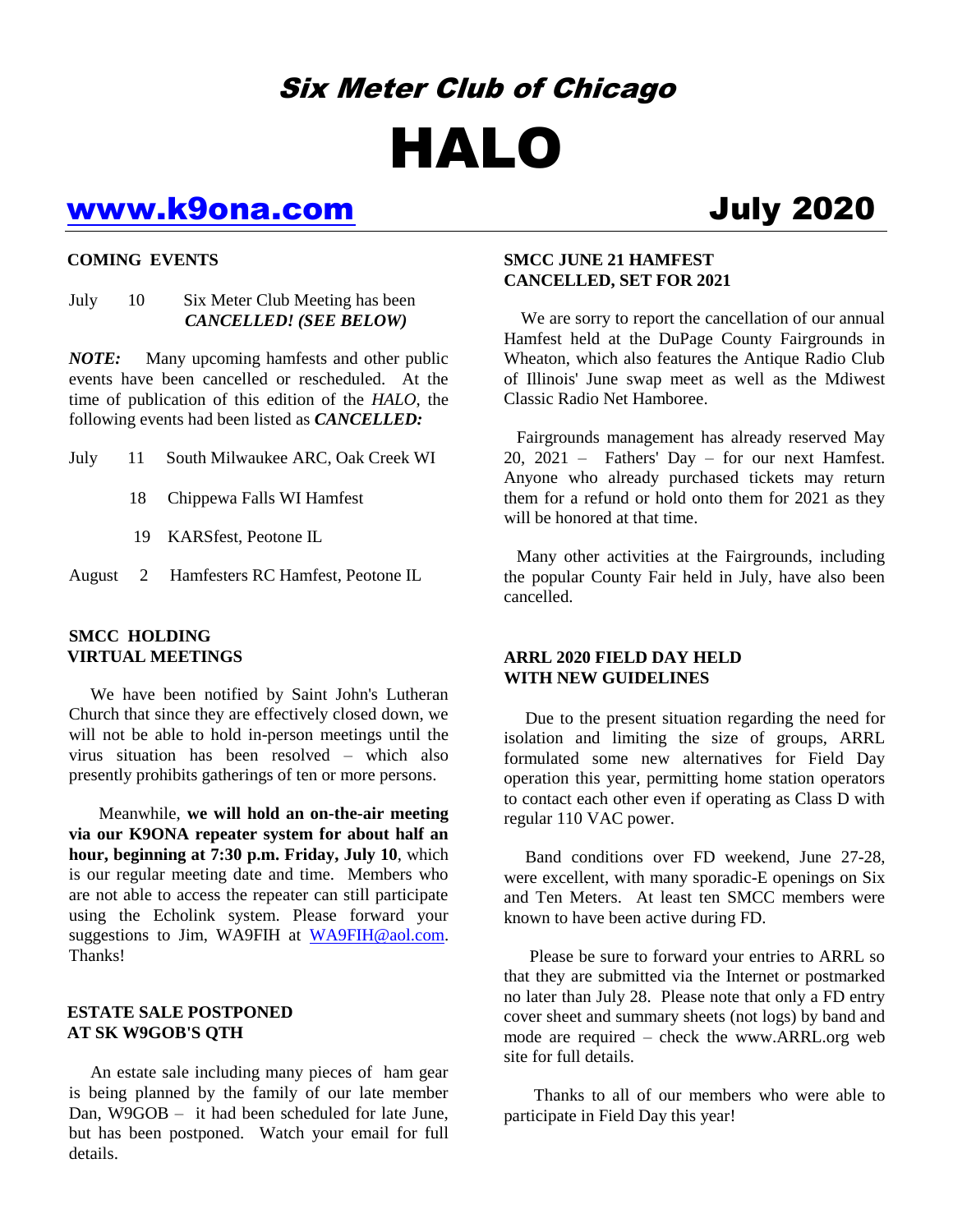#### **SIX METER ROUNDTABLE EACH TUESDAY AT 8 P.M.**

 Our Six Meter Roundtable Activity Net meets on 50.130 MHz USB Tuesday evenings at 8 p.m., usually for about a half hour. Help keep the band active and join in the ragchew – tell your friends about it too – everyone is welcome!

#### **DIGITAL SLOW SCAN TV NET THURSDAY EVENINGS**

 Our Digital Slow Scan TV Net meets every Thursday evening for about an hour, beginning at 7:00 p.m., on our two meter repeater. We use EasyPal software which can be downloaded free from the Internet. A Tigertronics Signal Link USB or similar interface connects your PC and transceiver.

#### **CHECK IN WITH THE GRUMPIES MORNINGS ON THE SMCC REPEATER**

If you are at home during the morning weekdays, don't forget to check in with the Grumpy Net which meets on our repeater system between  $8:45 - 9:45$  a.m. Monday through Friday. It is a good old fashioned rag chew net with some great trivia questions, too! Jim, N9TUQ is the coordinator.

#### **CLUB LOGO CAPS, PATCHES AVAILABLE AT MEETING**

 A limited quantity of white baseball-style caps with the Six Meter Club logo patch affixed are available from Jim, WA9FIH for \$6.00 each. The caps, with adjustable headband, are available either in cotton corduroy for cool weather wear, or in the lighter half mesh polyester style. Iron-on embroidered club patches for application to shirts or jackets, 2-3/8" x 3- 1/2", are also available from the Club for \$1.75 each. American Flag patches in the same size are available for 75 cents each. See Jim at the next meeting.

#### **W9RY APPOINTED AS NEW REPLACEMENT IL ARRL SM**

Ron Morgan, AD91, recently re-elected as ARRL IL Section Manager, has resigned due to health issues, and has been replaced by the runner-up candidate, Tom Beebe, W9RY from Marion, IL.

#### **SMCC RECEIVES REQUEST FOR HELP AT CHARITY EVENT**

Our Club had received a request again this year for assistance with Hinsdale's *Walk The Walk,* which is sponsored by the Hinsdale Community House. It had been scheduled to take place on Sunday, May 3, but the organizers are presently reviewing options for either holding the event later in the year or possibly cancelling it – as soon as a decision has been made they will notify us and we'll post it here.

#### **ANTIQUE RADIO CLUB'S RADIOFEST CANCELLED**

 We have received information that the Antique Radio Club of Illinois' Radiofest, which had been scheduled for Friday and Saturday, August 7 and 8 at the Shriners' Convention Center in Addison, has been cancelled.

 Check the ARCI web site, [www.antique-radios.org](http://www.antique-radios.org/) for further details .

#### **H A L O A D S . . .**

**For Sale:**

ICOM IC-746 PRO HF/VHF All Mode Transceiver with handheld mic and power supply from W9CEJ's estate.........................................................\$700/Offer

> Kate Stair, KB9KDC 708-478-7782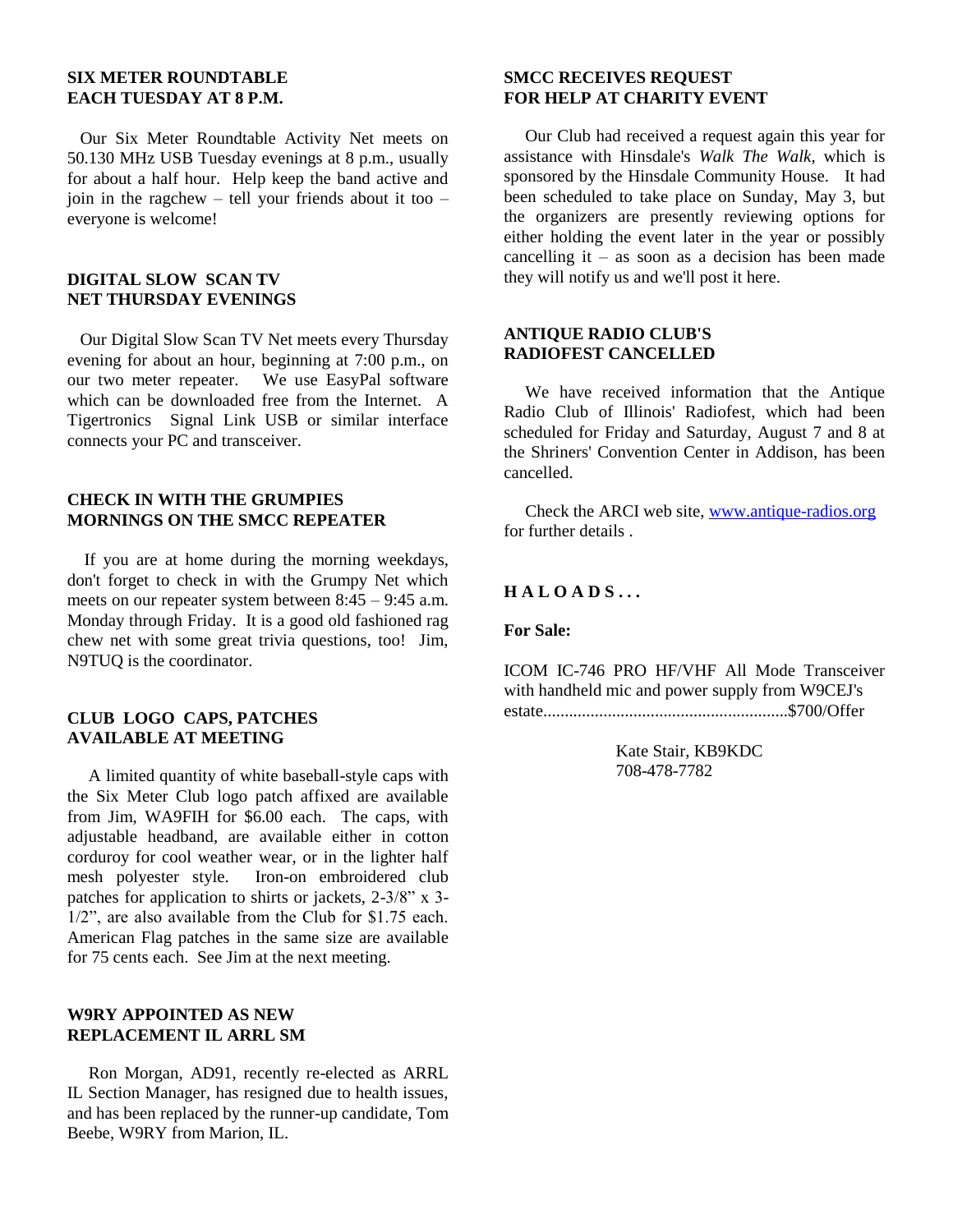#### **For Sale:**

Extech 480400 Phase Sequence Tester …..\$80/Offer

Fluke 33 True RMS Clamp-on Meter........\$100/Offer

Fluke 13000S Flex 24 AC Current Probe...\$100/Offer

Fluke 87V True RMS Multimeter ............\$225/Offer

Heathkit HO-13 Panadaptor................................\$100

National HRO-60 Receiver, recapped, excellent condition with original manual, matching speaker, nine coil sets for shortwave bands including bandspread on ham bands, cabinet to hold unused coil drawers. Also includes a plug-in SSB product detector from a QST article which fits in space intended for a NBFM adapter (no mods to the radio). …......... \$400

Shure 404B Hand Mic, new in the box…….……\$30

Multi MPA-250 Biamp, 250 Watt Public Address Amp in rack cabinet, like new…………………\$150

> Ron Fitzgerald, K9ZWR 5555 South Neva Avenue Chicago IL 60638 773-586-3276 [ronfitz5555@yahoo.com](mailto:ronfitz5555@yahoo.com)

#### **For Sale:**

ICOM ID-880H Dual Band 2m/440 conventional + Digital transceiver, 50 Watts, D-Star. OPC-478U USB Cable, CD, DC power cable, separation cable, mobile mounting kit, manual, original box...........\$400

Complete Kenwood TS-50S portable package in a fitted carrying case, including AT-50 automatic antenna tuner, mic, 110 VAC power supply. Covers 10-160 Meters, 100 W out. Nice and clean..........\$800

> Bob Weiss, W9AVB 6339 South Kostner Avenue Chicago IL 60629 773-571-2213

#### *SOMETHING TO SELL? LIST IT HERE! EMAIL YOUR AD T[O WA9FIH@AOL.COM](mailto:WA9FIH@AOL.COM)*

#### **For Sale:**

Hustler 4BTV 10-40 Meter 4 Band Trap Vertical antenna, Brand New! Never in the wind or weather, lists for \$160 plus shipping, asking \$90 or best offer

> Tom Kraus, N9HWV 847-839-7343

#### **For Sale:**

CDE Ham II Rotor & Control Box, refurbished.........\$225 TE Systems 6 Meter 0510G Amplifier, 2-10 W in, 170 Watts out..............................................................\$200 Motorola 2 Meter Amplifier, N1274A, 1-10 W in

| $M00000a \angle M000H$ Alliphitet, $N1274A$ , 1-10 W III, |  |
|-----------------------------------------------------------|--|
|                                                           |  |
|                                                           |  |

Finco 2 Meter 5 el twist beam A  $2+2$  H & V new... ...\$50

Finco 6 Meter 3 el Beam A6-3 used.............................\$30

Rohn 25G 10' Tower Section, Very Good Cond.........\$60

Ham Radio Callbooks, 1983 & 1993 editions.... \$5 each

 Peter WB9W 773-425-6155 or WB9W1949@yahoo.com

#### **For Sale:**

Yaesu FT-901DM w/AM filter + desk mic \$500/ofr

Yaesu matching antenna tuner…...........\$100 firm

Yaesu FT-767 HF + 6, 2, 432 + hand mic...\$600/ofr

Tom Dombrowski, K9BVQ 5426 South 72<sup>nd</sup> Court Summit IL 60501 708-496-8982

#### **Wanted:**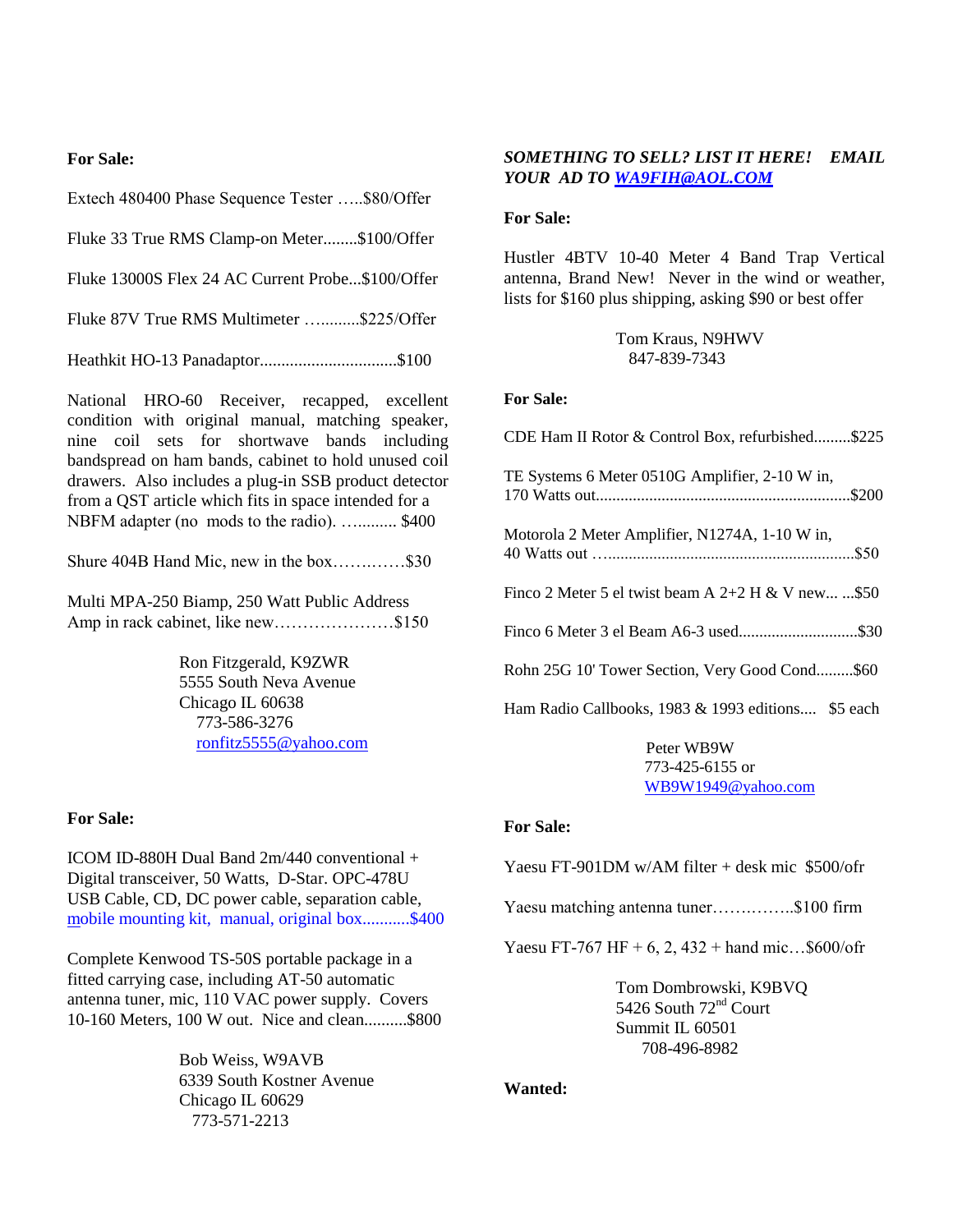"Junker" chassis – blown up mobile solid state amp, just need for the case and heat  $sink - at$  least 4 inches wide by 5-6 inches or more long.

> Paul Mielnicki, K9LH 9116 Mobile Avenue Oak Lawn IL 60453 708-870-4887 [pmielnicki@comcast.net](mailto:pmielnicki@comcast.net)

#### **For Sale:**

Kenwood TS-950S, High Stability TCXO, 500 Hz CW filter installed. Automatic antenna tuner and linear AC power supply built in …....................................,,..\$500

Yaesu FT-817, CAT cable, rubber antennas.........\$400

Kenwood TS-130S HF Transceiver, no mic.........\$200

ICOM IC-706 HF/VHF Transceiver, 500 Hz CW Filter installed........................................................\$400

YouKits EK-1C 20/30/40 Meter CW Transceiver.\$120

Dave, AB9BZ (773)284-6730 or dkuk@att.net

#### **For Sale:**

Downsizing collection of vintage hi-fi equipment, all in good working order, clean, mint with no scratches, etc.

Speakers – Altec Lansing, Bozak, Bose, Hartley, some with cabinets. Sony Crossover.

Preamps – Hadley 621E

Amplifiers – Crown, Hadley, McIntosh

Tuners – Marantz, one w/walnut case, one rack mount

Turntables – Fairchild, Panasonic

Disc Player – Panasonic

Tape Recorder – Ampex

Paul Chase (708)366-7864 [paulchasesr@gmail.com](mailto:paulchasesr@gmail.com)

#### **For Sale:**

Huge collection of LP records in original sleeves, very reasonable offer accepted, don't want to go to dumpster

> $Guy - (708)212 - 4442$ Berwyn

### **ILLINOIS ARES MEMBERS WORKING WITH IEMA**

 Illinois ARES members are supporting the Illinois Emergency Management Agency's (IEMA) COVID-10 response activities as AuxComm Radio Operator volunteers. Illinois ARES will coordinate the number and location of volunteer amateur communicators with IEMA on an ongoing basis for the foreseeable future.

 In a separate activity, the daily ARES Wellness Net has been established to allow Illinois Amateurs to stay connected and comment on their status. The net is informal and uses HF, EchoLink, digital nodes, and linked VHF and UHF nets.

 The Wellness Net has seen check-ins from more than 40 Illinois counties. Other local and regional VHF/UHF nets have been activated throughout Illinois as well. The Wellness Net meets daily at Noon Central Time on 3905 kHz, and also uses ECHOLINK conference node WB0VTM-L NODE 824404.

(tnx ARRL)

#### **FCC PROVIDES VE TEAMS WITH OPPORTUNITY FOR REMOTE TESTING**

 The FCC has clarified that nothing in its rules prohibits remote Amateur Radio testing, and no prior approval is required to conduct a remote exam session.

 In an April 30 news release, the Commission said that they "provide flexibility to volunteer examiners and coordinators who wish to develop remote testing methods or to increase remote testing programs already in place". "We recognize that some volunteer examiner coordinators may not have the immediate capacity for widespread remote testing. We expect those volunteer examiner coordinators with limited remote testing capacity to woprk closely with those requesting such testing to prioritize any available testing slots."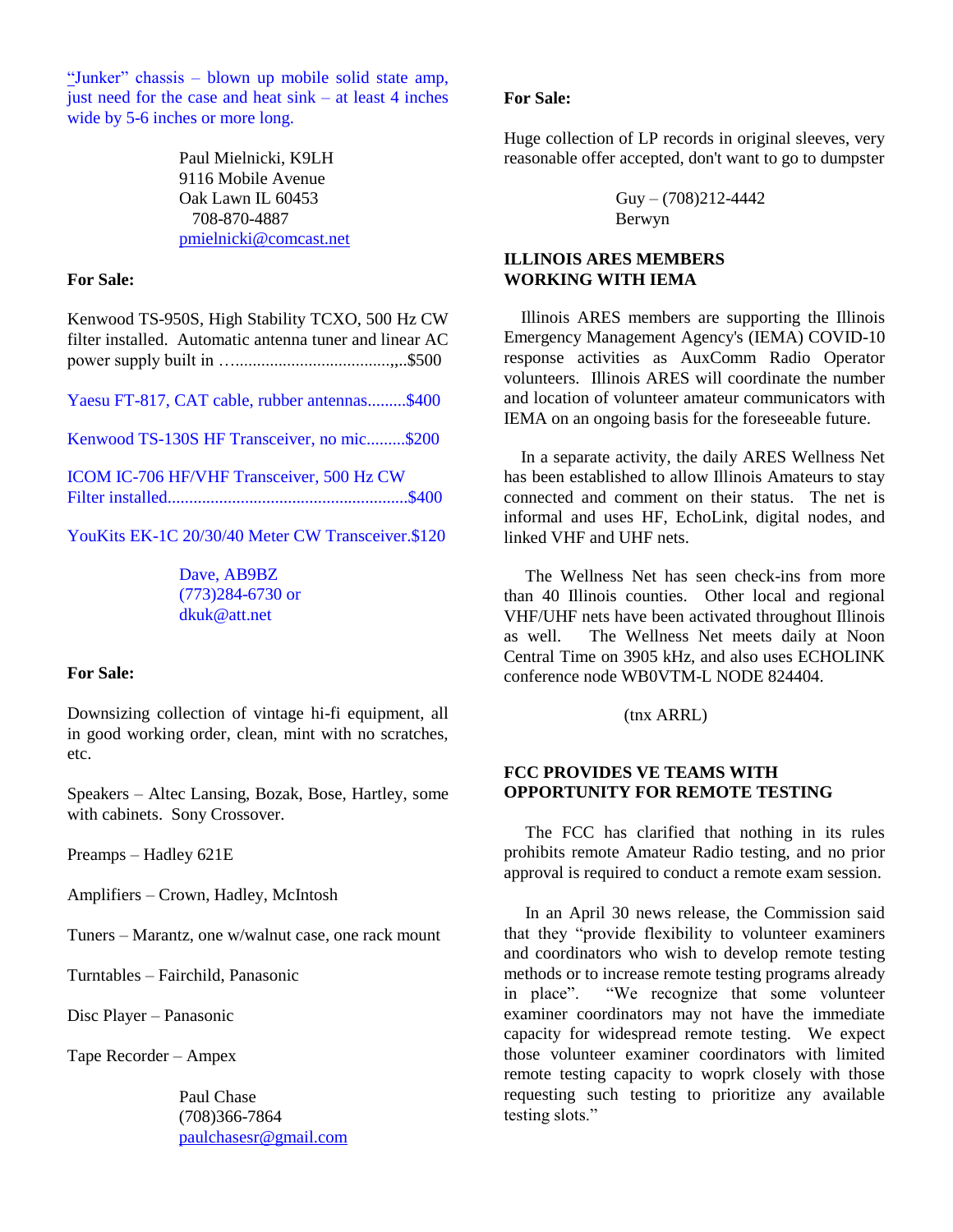ARRL VEC Manager Maria Somma, AB1FM, said that she is gratified to see that the FCC appreciates the need for remote testing. "Many of our VE Teams have been employing remotely proctored exam sessions

with both video and in-person components, following social distancing protocols, where necessary."

#### **THE SIX METER CLUB OF CHICAGO, INC.**

"We desire to promote the Interest of Amateur Radio, foster activity in the HF, VHF, and UHF bands, acquire proficiency in CW operation, provide mutual aid in matters technical. . ."

| WD9GJK<br>VICE PRESIDENTJoe, KC9TQF                     |                                                               |
|---------------------------------------------------------|---------------------------------------------------------------|
| WA9FIH                                                  |                                                               |
|                                                         | ARRL VE TEST CAPTAIN Paul, K9LH                               |
| SGT-AT-ARMSGary, KC9IDS<br>MEMBERS AT LARGE Will, W9WSS | PROGRAM CHAIRJoe, KC9TQF<br>DIRECTORSRyan, W9UEY, Rich, W9NHX |
|                                                         |                                                               |
| HALO EDITORJim Novak, WA9FIH<br>2335 South $2nd$ Avenue | <b>CLUB WEB SITE:</b><br>www.k9ona.com                        |
| North Riverside IL 60546-1308<br>WA9FIH@arrl.net        |                                                               |
|                                                         |                                                               |

The *HALO* is the official publication of the Six Meter Club of Chicago, a not-for-profit ARRL-affiliated Special Service Club incorporated in the State of Illinois and maintained by and for Radio Amateurs.

**MEETINGS:** Held at 7:30 p.m. on the second Friday of each month (except December) at St. John's Lutheran Church, southwest corner of  $47<sup>th</sup>$  Street and Brainard Avenue, La Grange IL; enter through south side door adjacent to parking lot.

**NETS:** Six Meter Activity and Ragchew Net, Tuesday evenings at 8 p.m. Central Time, 50.130 MHz USB

Two Meter FM Information Net, Tuesday evenings at 9 p.m. Central time over our K9ONA repeater, 146.37/97

ARRL Bulletins, Club news, swap shop, other items of interest to the Amateur Radio community.

Digital SSTV (Slow Scan Amateur TV) Net, Thursday evenings at 7 p.m. on our two meter repeater, using EasyPal software.

**REPEATERS:** The Club operates three open repeaters under the call K9ONA/R. Our Two Meter repeater, located in Hinsdale, uses 146.370 MHz input, 146.970 MHz output, with a three minute timer that must be reset with a short pause after the courtesy tone between transmissions. A 107.2 Hz subaudible (PL) tone is usually required for access. Our 220 repeater, also located in Hinsdale, uses 223.22 MHz in, 224.82 MHz out and requires a CTCSS tone of 110.9 Hz. Our UHF repeater, located in Hinsdale as well, uses 448.300 MHz input, 443.300 MHz output, a four minute timer, and is also "PL" access, requiring a 114.8 Hz tone. The two meter and UHF repeaters also transmit the subaudible CTCSS tone. The repeaters are usually set in cross-link mode.

**AFFILIATIONS:** The Club is a Life Member Club supporting AMSAT, the non-profit Radio Amateur Satellite Corporation. We have been named an ARRL-affiliated Special Service Club, and belong to the Illinois Repeater Association.

**CERTIFICATES:** Available for working ten Club members (five if applicant is more than 100 miles from Chicago) on either 50, 144, or 222 MHz. Stations worked must be valid Club members at time of your QSO; repeater contacts do not count. Send log data list with time, date, and band/mode to our Secretary. There is no charge for the award.

**SCHOLARSHIP:** The Club has endowed a perpetual scholarship administered by the ARRL Foundation. It is awarded annually subject to specific criteria listed on the ARRL Foundation's web site, *www.arrlf.org*, or available from the foundation. Applications are due by December 31 of each calendar year.

**FACEBOOK AND YAHOO GROUP:** The Club's Facebook page is available at: www.facebook.com/groups/287932964607477/.